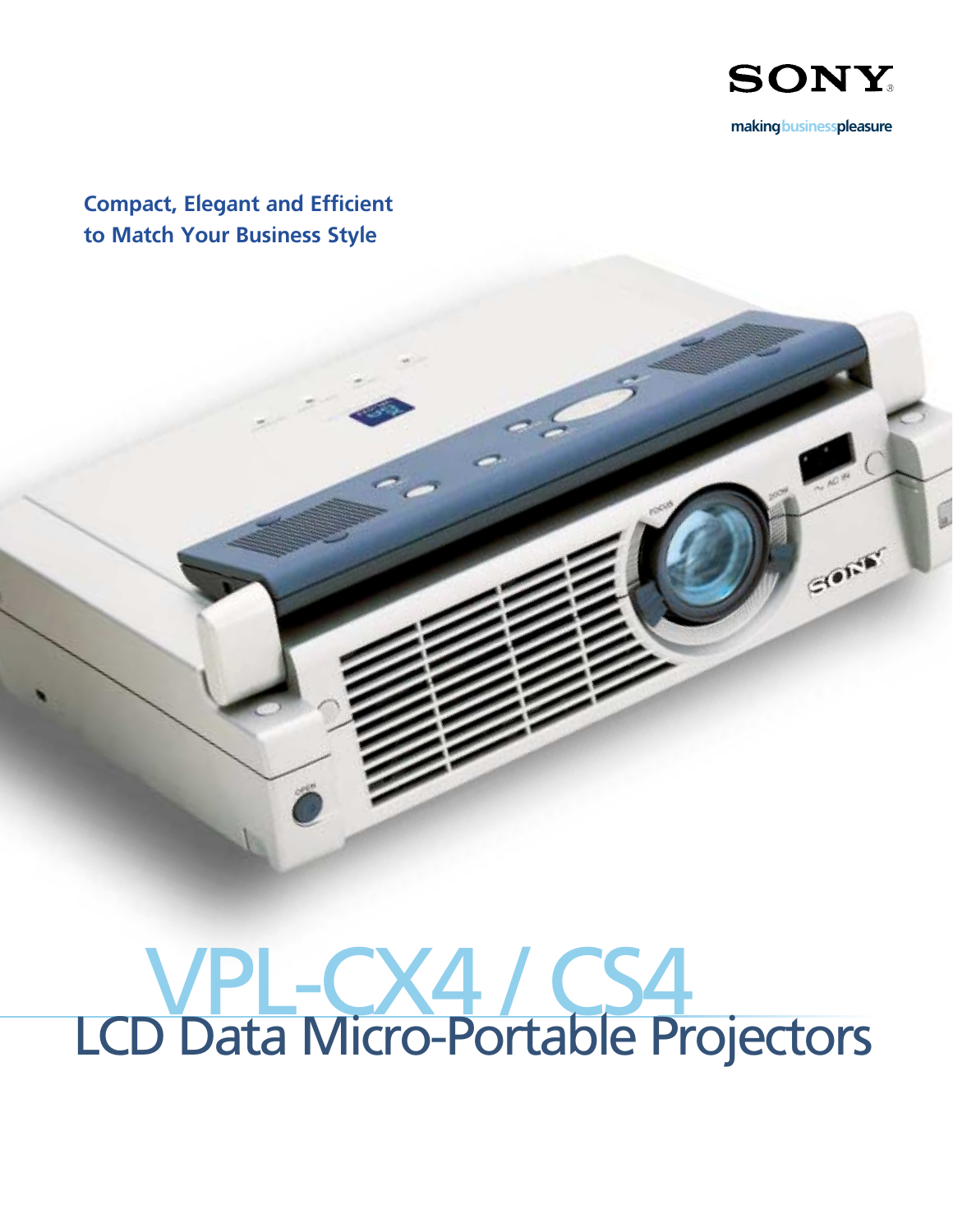### **Compact dimensions and outstanding performance make these projectors the preferred choice for executives and managers who demand perfection in their presentations.**

The VPL-CX4 and VPL-CS4 are the latest additions to Sony's line up of high-quality micro-portable projectors. Compact and light enough to be easily carried, yet delivering images that are bright (1000 ANSI lumens\*) and clear, they are ideal for handling presentations on the move.The VPL-CX4 provides XGA resolution and a full range of functions, as does VPL-CS4, which provides SVGA resolution.

The VPL-CX4/CS4 continue to set Sony's standards in visual styling with their simple and elegant external design. At the touch of a

button, the front panel flips onto the top of the unit so that the operational controls now face upwards for convenient operation. Twin speakers, mounted on either side of the controls, are angled for optimum stereo imaging. A second panel on the side of the unit opens to reveal the input connectors.



### **I**nnovative style **H**andy and bright



Despite their compact size, the VPL-CX4/CS4 achieve an excellent



both models are easy to carry in the supplied carrying bag, so their clear, brilliant images can be projected anywhere, anytime.

### **Q**uiet operation

Fan noise is minimized with a unique air discharge system, which positions the exhaust on the front of the unit. The projectors run very quietly as the discharged air is kept away from the audience during presentations. A Sony only feature!

SONY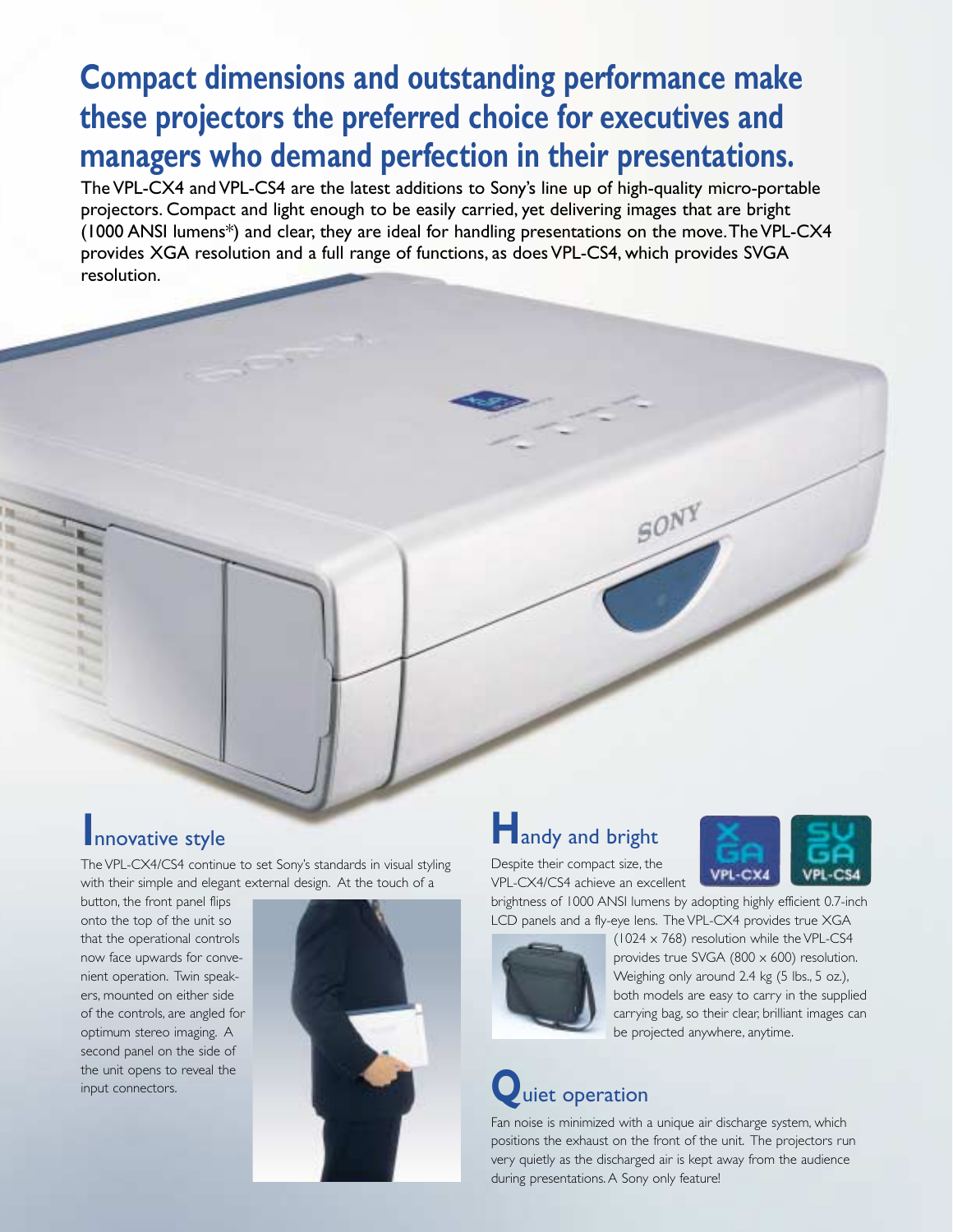## **S**mart presentations

### USB Compatibility and Projector Station Software (VPL-CX4 only)

The VPL-CX4 is USB-ready. Connecting a PC running Sony Projector Station™ software\*<sup>1</sup> to the USB port enables functions such as input selection and picture settings to be controlled from the PC. Also, when presentation materials are assigned in the software beforehand, they can be opened instantly with the two Function keys on the supplied remote control unit.



1 Projector Station software requirements: Microsoft Windows® 98, Windows 98 SE,Windows Me or Windows 2000 operating system.

### Useful Remote Control Unit

The VPL-CX4 is supplied with a RM-PJM11 remote control unit, which has an integrated mouse function for point-and-click control of your

USB-connected computer. An alternative remote control unit, the card-size RM-PJ2, is supplied with the VPL-CS4. Both these control units are equipped with keys to control various functions, providing smooth, impressive presentations.



RM-PJ2

4-times Digital Zoom

Any part of the projected image can be zoomed in during a presentation to assist in conveying a clear message.



### Freeze-Frame Function

The Freeze-Frame function displays a freezeframe image, so you can prepare or switch to the next image, while your audience sees only what you want them to see.

### **S**imple setup

### Various Inputs

Both the VPL-CX4 and VPL-CS4 have a built-in scan converter which accepts composite video, component video and RGB video input signals. The VPL-CX4 accepts PC signals up to SXGA, while the VPL-CS4 accepts signals up to XGA resolution.

### Digital Keystone Correction

Keystone distortion of up to 15 degrees can be digitally corrected. Images can be projected with the correct geometry even where installation space is limited.

![](_page_2_Picture_19.jpeg)

### APA (Auto Pixel Alignment)

With APA, single-button "press and play" operation correctly sizes and adjusts the display for optimum picture performance.

### On Screen Display

The On-Screen Display for projector control is available in nine languages: English, French, Spanish, German, Italian, Portuguese, Japanese, Chinese and Korean. Its screen position and color can be altered, depending on user preference.

![](_page_2_Picture_24.jpeg)

![](_page_2_Picture_25.jpeg)

![](_page_2_Picture_26.jpeg)

RM-PJM11